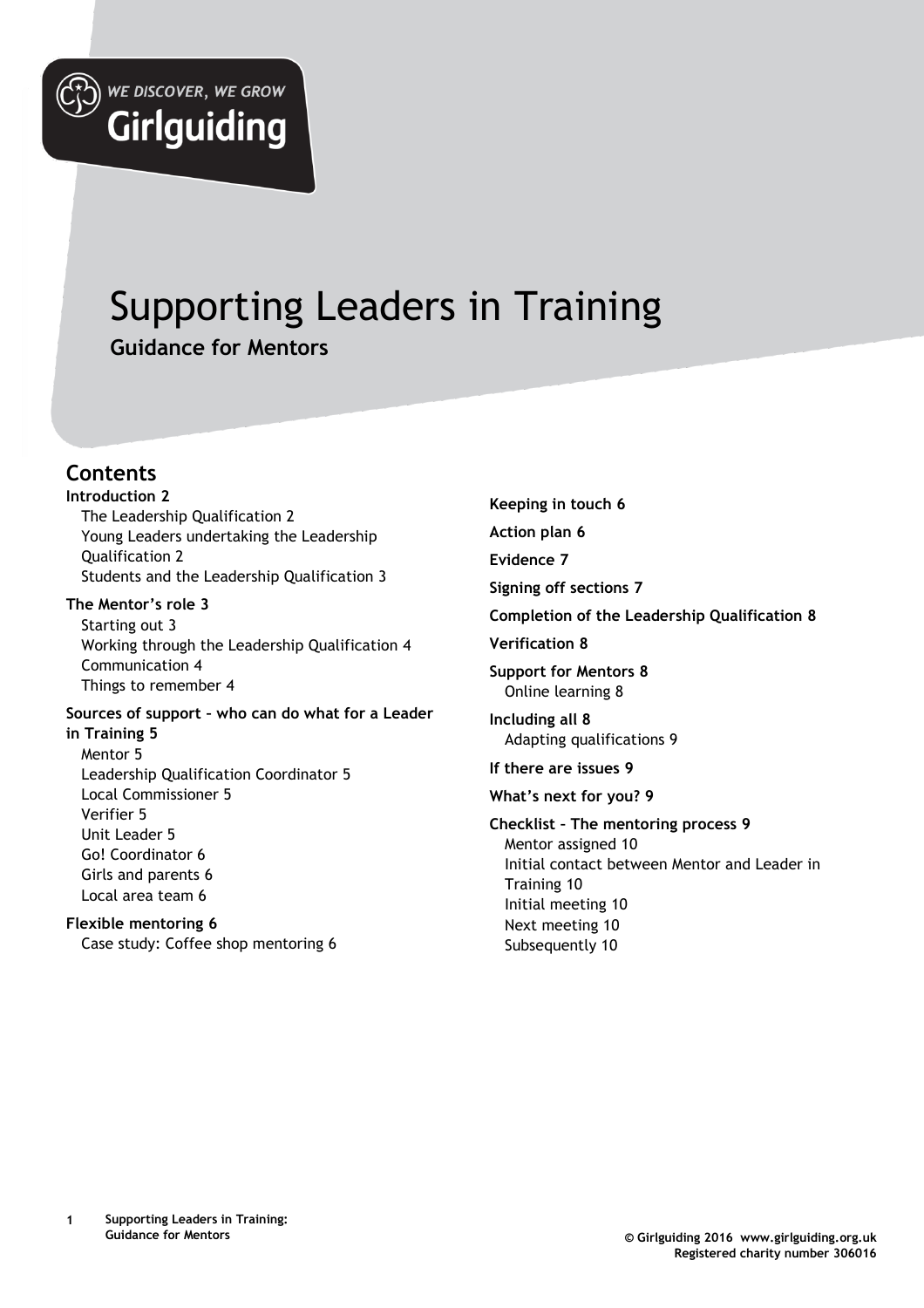## **Introduction**

Thank you for volunteering to mentor a Leader in Training. Developing Leaders helps to grow guiding and gives more girls the opportunity to be involved. We hope you will enjoy the role and find it rewarding.

In this document you will find guidance to help you in your mentoring role.

As a Leadership Qualification (LQ) Mentor you may be mentoring any of the following individuals:

- new Leaders in Training (undertaking LQ Modules 1 to 3 or 1 to 4)
- **Leaders changing sections (LQ Module 1 only)**
- Assistant Leaders becoming Unit Leaders (LQ Module 4 only)
- **Qualified Young Leaders moving on to the LQ.**

The term 'Leader in Training' is used throughout this resource to refer to any of the above.

### *The Leadership Qualification*

The Leadership Qualification (LQ) promotes good guiding practice, is competency based and reflects what happens in an effective unit with a balanced programme. It is a practical qualification which enables participants to take an active part in the effective running of a unit using the Guiding Method, so that everyone in the unit can enjoy and get the most from guiding.

The LQ contains four modules. Every Leader undertakes Modules 1 to 3. As many eligible members of the Leadership Team as possible may complete Module 4, in order to support the administration and management of the unit.

- $\bullet$  Module 1: Your role in the programme.
- $\bullet$  Module 2: Your role in Girlguiding.
- $\bullet$  Module 3: Your role in safety and unit administration.
- Module 4: Your role in managing the unit.

You should familiarise yourself with the *Leadership Qualification* workbook, including the introduction which contains essential guidance. A helpful checklist of the LQ is available at the back of the workbook (pages 47 to 49) and from **www.girlguiding.org.uk** (search for 'supporting leaders in training').

Leaders come to their Girlguiding roles with all kinds of different knowledge, skills and experience. While the qualification can take as little as six months to complete, it often takes longer for a lot of members, so don't worry if the person you are mentoring needs more or less time. This will vary according to skills, experience and external factors.

#### *Young Leaders undertaking the Leadership Qualification*

The Young Leader Qualification (YLQ) covers a significant amount of Modules 1 and 2 of the Leadership Qualification. A helpful table showing which parts of the LQ the YLQ covers is available from **www.girlguiding.org.uk** as well as **www.girlguiding.org.uk/theseniorsection** (search for 'ylq').

If you are a Mentor working with a Young Leader who has achieved her YLQ, you will need to have a copy of this document and should then sign off the work already covered before helping the Leader in Training to cover the rest of the qualification.

All 14- to 16-year-olds doing the YLQ are supported within their unit by their Unit Leader. They may choose to remain Young Leaders until the age of 18 although they can start the LQ at 16. On Go!, Young Leaders undertaking the LQ are recorded with the role 'Young Leader LQ' until their 18th birthday. When they complete the LQ before turning 18, their role will be updated to 'Leader' on their 18th birthday.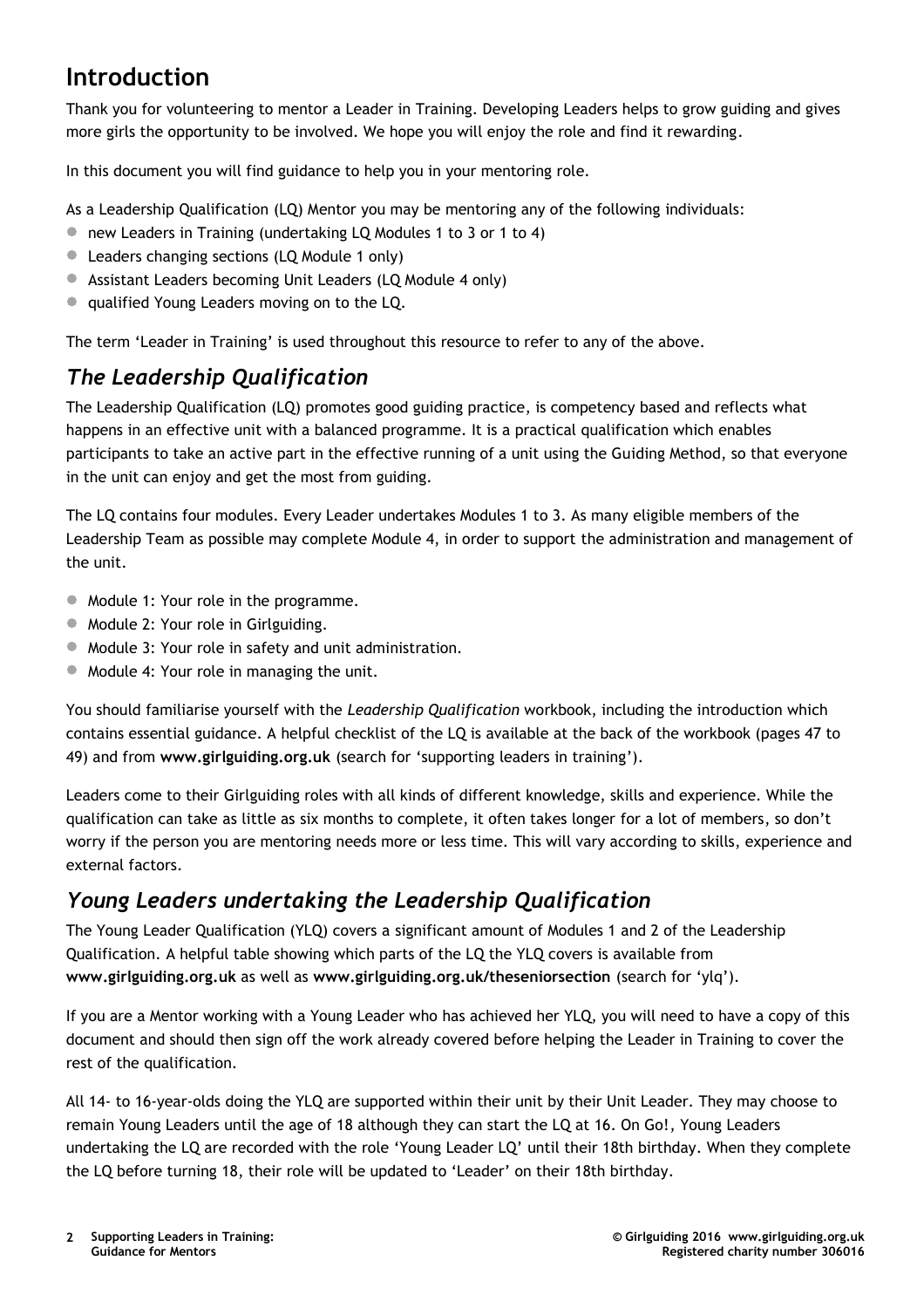### *Students and the Leadership Qualification*

If you are mentoring someone who will be moving or has moved from one Girlguiding area to another, for example a student, it's important to make sure they are able to make a smooth transition and continue with their Leadership Qualification in their new area if they wish.

If they are planning on moving from your area:

- ensure all relevant clauses in their *LQ* workbook are signed off before they move
- ensure they have their Girlguiding membership number, which is unique to them and can be passed on to their new unit when they transfer, so their Girlguiding record is not lost
- **•** encourage them to contact local guiding in their new area to help them find a unit when they are ready.

If they have moved to your area, recognise and congratulate them on what has been signed off already (clauses do not need to be repeated because the Leader in Training has moved to a new area). Offer support and guidance to help them to fill in the gaps to complete their LQ. Students may have different term dates or need time out to focus on studies – so they may not be able to attend every meeting. However it is important that the time they are able to give is recognised and valued. Adopting a flexible approach which enables them to complete the qualification as and when they are able to is very important.

# **The Mentor's role**

A Girlguiding LQ Mentor:

- promotes the aims and principles of Girlguiding
- understands the Leadership Qualification and process
- has current or recent experience as a Girlguiding Leader
- is a good listener and a good communicator
- is flexible and open-minded
- $\bullet$  is aware and accepts that everyone is an individual
- suggests possibilities and options to the Leader in Training, rather than trying to impose her own ideas and methods
- understands the importance of keeping discussions confidential when necessary
- knows when and where to get help.

Each Mentor will bring her own style, experience and attributes to the role.

There are many aspects to the Mentor's role. Once you are matched with a Leader in Training, you will be given her contact details and *LQ* workbook. Then it is up to you to contact your Leader in Training and get started.

You will support your Leader in Training through the qualification and decide when she is qualified. You need to keep your County's Leadership Qualification Coordinator informed of which modules she is undertaking and her progress on them.

Your Go! record will be updated with the role of Mentor, if you do not already hold this role. You can find the up-to-date contact details for your Leader in Training using the 'My Mentoring Information' report in the Update Details area of Go!.

#### *Starting out*

- Be flexible about the location for your first meeting you could meet in a coffee shop or perhaps in your Leader in Training's unit meeting place before or after her meeting.
- **Build a rapport with the Leader in Training. Encourage her to share her guiding experiences and tell you** about herself and her unit.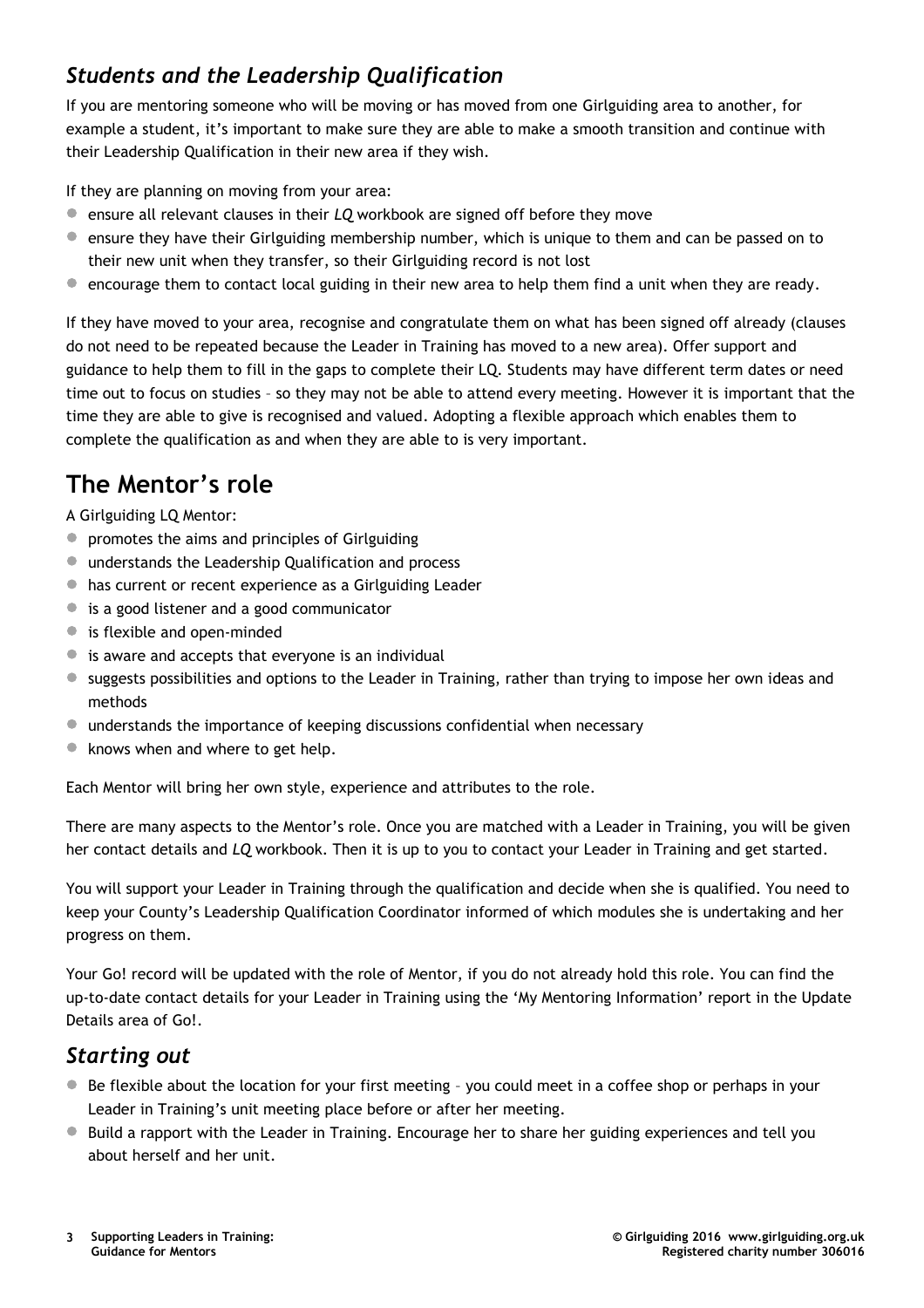- Help the Leader in Training to understand her role and what is expected of her.
- Value the skills, interests and experience that she brings to the role.
- Help your Leader in Training to feel welcomed and part of a team, and encourage her to participate in local guiding.
- Read the clauses of the LQ carefully and know what is required. Don't ask for anything extra it's not about jumping through hoops.

### *Working through the Leadership Qualification*

- Visit the Leader in Training's unit or arrange for someone else to do so. The unit visit is important as it will help you (or another experienced Leader/Mentor chosen by you) to observe the Leader in Training's rapport with the age group and her practical guiding skills. She doesn't need to run the whole meeting.
- Work with the Unit Leader to ensure that the Leader in Training has the opportunities she needs.
- $\bullet$  Help the Leader in Training to reflect on and learn from her experiences, for example considering why activities did or didn't work well.
- **Be available as a sounding board and give constructive feedback, remembering that you are both volunteers.**
- Contact the Leader in Training's County training team to find out about relevant opportunities for her. Find a suitable section training for your Leader in Training to attend and help her to get 1st Response (or equivalent) and A Safe Space trainings.
- Encourage others to help sign off areas of the LQ, where possible. Aim to have the workbook signed off by people in a range of roles.
- As modules are completed, inform the LQ Coordinator, who will mark them as completed on the Leader in Training's Go! record.

#### *Communication*

- Stay in regular contact with the Leader in Training to provide support and enthusiasm, for example at least every half term (every six weeks) of unit guiding.
- Ask relevant questions to help the Leader in Training develop her own understanding and confidence.
- **•** Read between the lines look out for body language, and listen for what is and what is not said.
- Pass on all necessary communication and correspondence promptly. Introduce yourself to the Unit Leader and the local Commissioner (if you don't already know them). Keep them informed as appropriate on the Leader in Training's progress and any relevant difficulties or opportunities required for her and her unit. It may be very useful to invite the Unit Leader to one of your mentoring meetings.
- **•** Remember that Leaders in Training, whether new to guiding or previously involved, may be confused and feel excluded by guiding jargon. Try not to use jargon, but if you do make sure you explain it.

#### *Things to remember*

- Guiding is fun don't get too caught up in paperwork. As long as the Five Essentials are in place and the girls are safe and enjoying themselves, it is good guiding.
- Think flexibly being flexible helps Leaders to enjoy their guiding while honouring their other commitments. For ideas visit the 'Flexibility and inclusion' section of **www.girlguiding.org.uk** (search for 'flexibility and inclusion').
- Stay up to date with local and Girlguiding priorities and procedures by reading *guiding* magazine and enewsletters, and visiting the Girlguiding website on a regular basis.
- Ensure that the Leader in Training knows what is on offer for the next steps in her guiding journey once she has completed the LQ. Look at the 'Building your skills' section of **www.girlguiding.org.uk** (search for 'building your skills') for suggestions. There is space in the *LQ* workbook for Leaders to record further learning completed.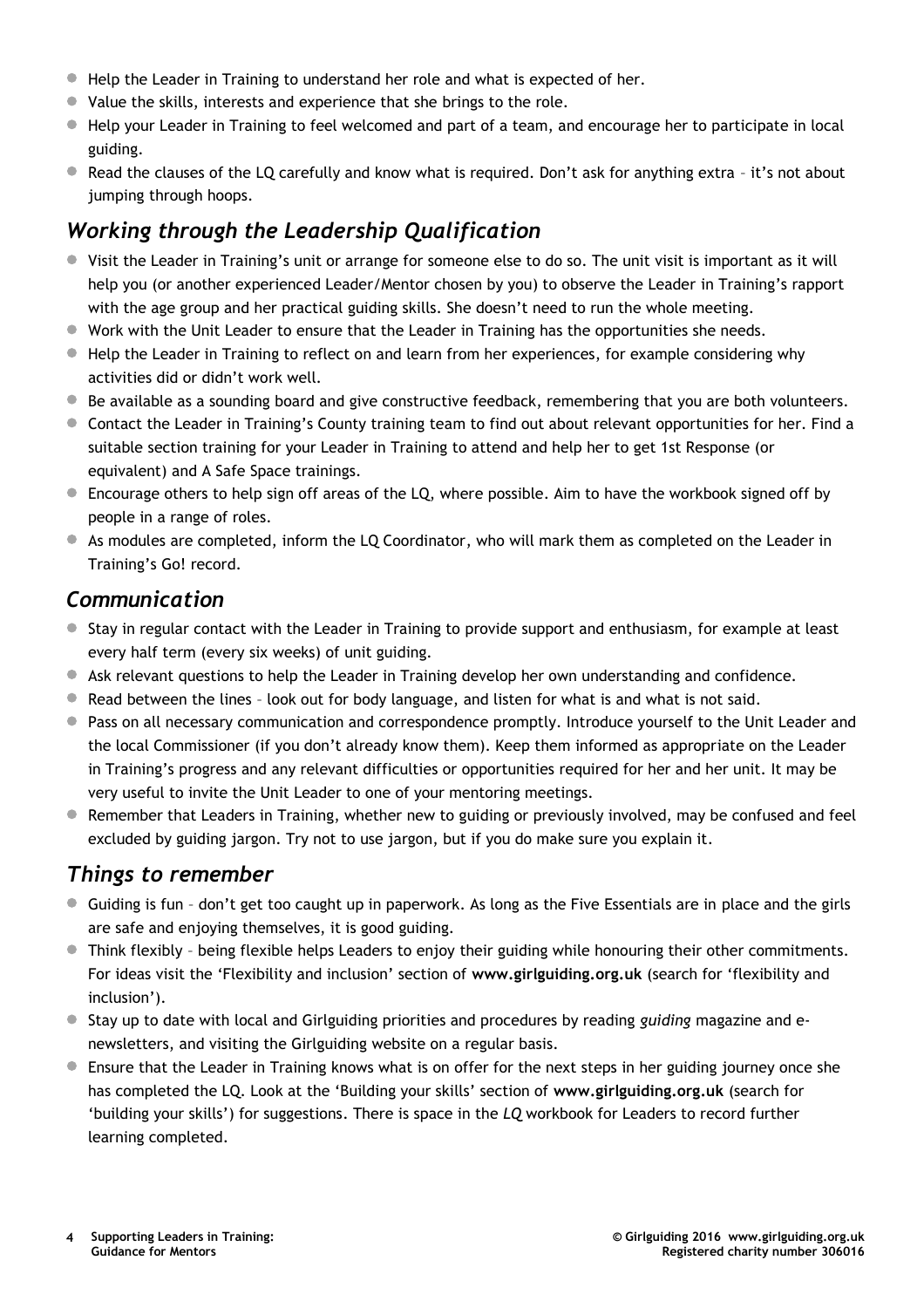### **Sources of support – who can do what for a Leader in Training**

Everyone in local guiding has a part to play in welcoming the new Leader to the team, helping her to settle in and supporting her. Many of these people can also help the Leader in Training by signing off clauses where relevant.

#### *Mentor*

- Supports Leader in Training through the LQ.
- Identifies existing skills and experience.
- Visits unit, or delegates this.
- Helps identify areas for development.
- Helps access relevant training and other learning opportunities.
- Signs off modules when completed and notifies Leadership Qualification Coordinator.
- Signs off completed LQ and sends to Verifier.
- Notifies local Commissioner when LQ is complete.

#### *Leadership Qualification Coordinator*

- Regularly reviews Go! reports to monitor progress and new starters.
- **Matches Leaders in Training with Mentors.**
- **Often issues LQ pack to Mentor.**
- **Monitors timescales using Go! reports.**
- Supports Mentors.
- Helps if there are issues to be addressed.

#### *Local Commissioner*

- **Completes Join Us and recruitment checks.**
- Welcomes new Leader to local guiding and to meetings.
- Offers support if there are issues, and answers questions/concerns.
- Keeps in touch.
- Keeps an eye on timescales and the 'valid to' dates of roles.
- Helps access resources/trainings.
- Can sign off parts of modules.
- Updates new Leader's role on Go! when the LQ is completed. This is done for Young Leaders only once they turn 18.

#### *Verifier*

- Checks completed LQ to verify work of Mentor.
- Gives constructive feedback to Mentor.

#### *Unit Leader*

- Welcomes Leader in Training to team.
- Involves her in the unit and in planning and running the programme.
- Gives opportunities to cover requirements of the LQ.
- Gives guidance where needed.
- Can sign off parts of modules.
- Flags up any concerns to Mentor/Leadership Qualification Coordinator/local Commissioner.
- **Helps access resources/trainings.**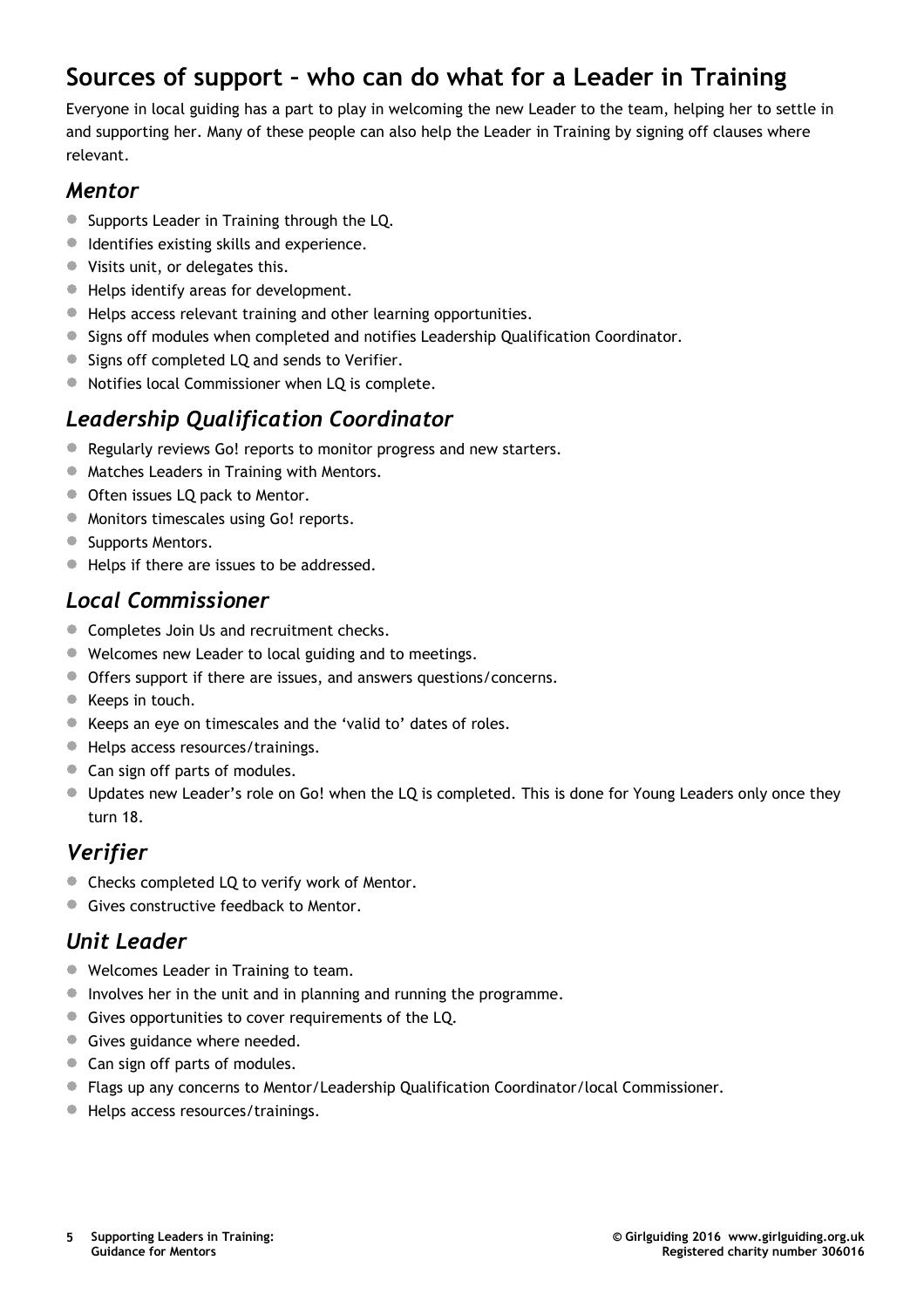### *Go! Coordinator*

- Regularly provides Leadership Qualification Coordinator with relevant reports from County Go! to monitor progress of Leaders in Training (or the Leadership Qualification Coordinator can also run them herself on Go!).
- Updates information on County Go! as requested by Leadership Qualification Coordinator.

#### *Girls and parents*

Can sign off parts of modules where appropriate.

#### *Local area team*

- **Supports and welcomes Leader in Training.**
- Can sign off parts of modules.

### **Flexible mentoring**

If you are mentoring several Leaders in Training this gives them all a ready-made peer and support group, so do have socials with them all together. It will also be worth allowing time for the occasional one-to-one check-in.

#### *Case study: Coffee shop mentoring*

'I was asked to mentor three people from the same District – one was Guides, one was Brownies and one was both. I set up a monthly meeting at a local coffee shop so they could each drop in if they wanted to go through their LQ – they all turned up every month! Group mentoring worked really well; for example in discussing the Five Essentials, they could all give examples of what happens in their unit and encourage the others and I just steered the conversation as needed. They all signed off lots of elements in each other's workbooks and built up a really strong guiding relationship from doing this outside the unit meeting place.'

*Jo, Leadership Qualification Mentor, Girlguiding London South West*

# **Keeping in touch**

Keeping in touch will give your Leader in Training an opportunity to tell you how things are going, raise any concerns or needs and ask questions. The level of support and personal contact required will depend very much on the Leader in Training.

To begin with it may be better to meet fairly frequently for a short time, and in person where possible. As you continue working together, keep in regular contact through email, text, telephone and face-to-face meetings as required.

Read over the checklist on pages 9 and 10 for hints on what to cover and consider in your initial contact and meetings.

Be aware that the Leader may ask questions which aren't connected to the LQ. Don't worry if you don't know the answer to a question, but point her in the direction of someone who does or get an answer for her as appropriate.

## **Action plan**

Once you have got to know your Leader in Training, you can begin to set goals and sign off sections of the LQ.

There is a range of systems that your Leader in Training could use to plan and monitor her progress. Some examples are: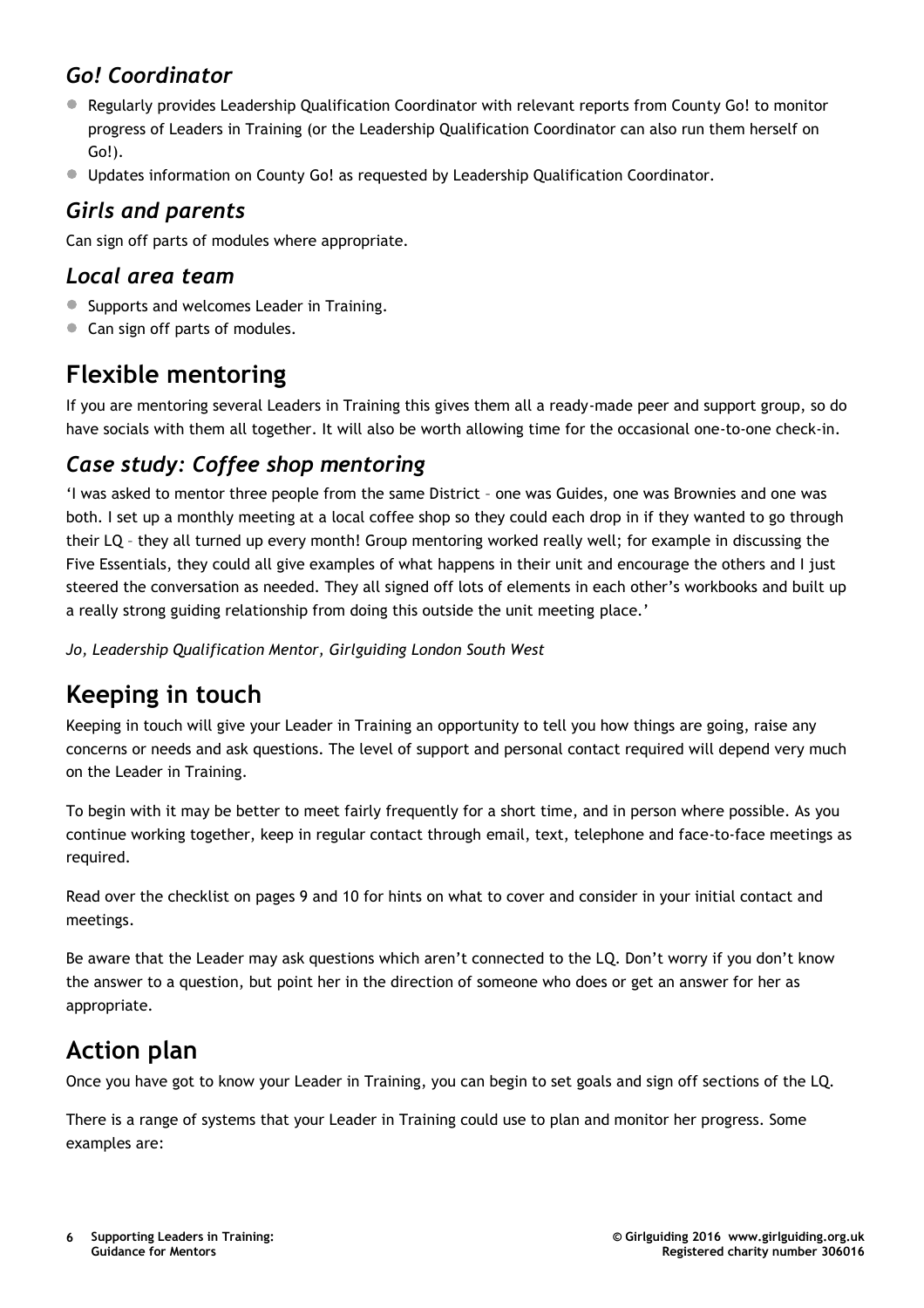- a simple list of what she is planning to achieve, in small steps, together with the date she expects to complete each step
- the checklist in the back of the *LQ* workbook, with target dates and activities written in and things crossed off as they are achieved
- targets written in the personal action plan of the workbook.

The Leader in Training should choose her own method. Help her to plan a way forward that suits her.

When creating an action plan, keep the following in mind.

- 1. Identify which modules need to be covered modules and parts can be completed in any order.
- 2. Consider previous experience and accredit prior learning. Sign off anything that can be covered by discussion immediately.
- 3. Identify events or activities planned in the unit, District, Division and County which she can get involved with and can count towards her LQ.
- 4. Help the Leader in Training to identify which elements and achievements can be combined and counted in more than one area of the qualification.
- 5. Evidence talk about types and examples and keeping it simple.
- 6. Who can help carry out the action plan or sign the workbook? Encourage a range of people to sign off, particularly the unit's Leadership Team and the girls.
- 7. Help your Leader in Training to identify dates for trainings, such as section training, 1st Response training and A Safe Space training. Know where to obtain information about suitable trainings, such as from a local calendar or County newsletter, or by liaising with the LQ Coordinator or local Commissioner.
- 8. Schedule your unit visit if necessary, contact the Unit Leader to help arrange this. You may need to ask the LQ Coordinator, local Commissioner or another Mentor to carry out this visit if you are unable to do it yourself.
- 9. Make sure the plan is realistic and flexible, taking into account the Leader in Training's commitments and available time. Together, establish a comfortable plan of action which suits her pace.
- 10. Ensure that you build in some time for reflection. This helps the Leader in Training to develop and learn.

## **Evidence**

Review the evidence guidelines in the *LQ* workbook with your Leader in Training. Let her know that simple and original is best, and sometimes less is better than more. Ideally all the evidence will fit into the plastic wallet supplied with the workbook. Many of the requirements will be covered by observation and discussion.

- Use the workbook to jot down notes of discussions, and the folder to store any extra documents.
- Evidence does not need to be typed, written up or formally presented. Scribbled notes, original documents or digital evidence (eg photos of activities, copies of emails) are sufficient.
- Use questions and discussion to provide or to expand on written evidence bullet points noted in the workbook are fine.
- <sup>A</sup> piece of evidence can often be used to cover more than one part of the LQ.
- Each piece of additional evidence should be clearly marked with the part(s) of the LQ (module, number and letter) that it relates to – for example District meeting minutes would be evidence for Module 2, Part 2a.

## **Signing off sections**

Where possible, sign off sections of the LQ covered by the Leader in Training's prior knowledge and experience right at the start.

Encourage her to get a variety of people to sign the different parts where appropriate.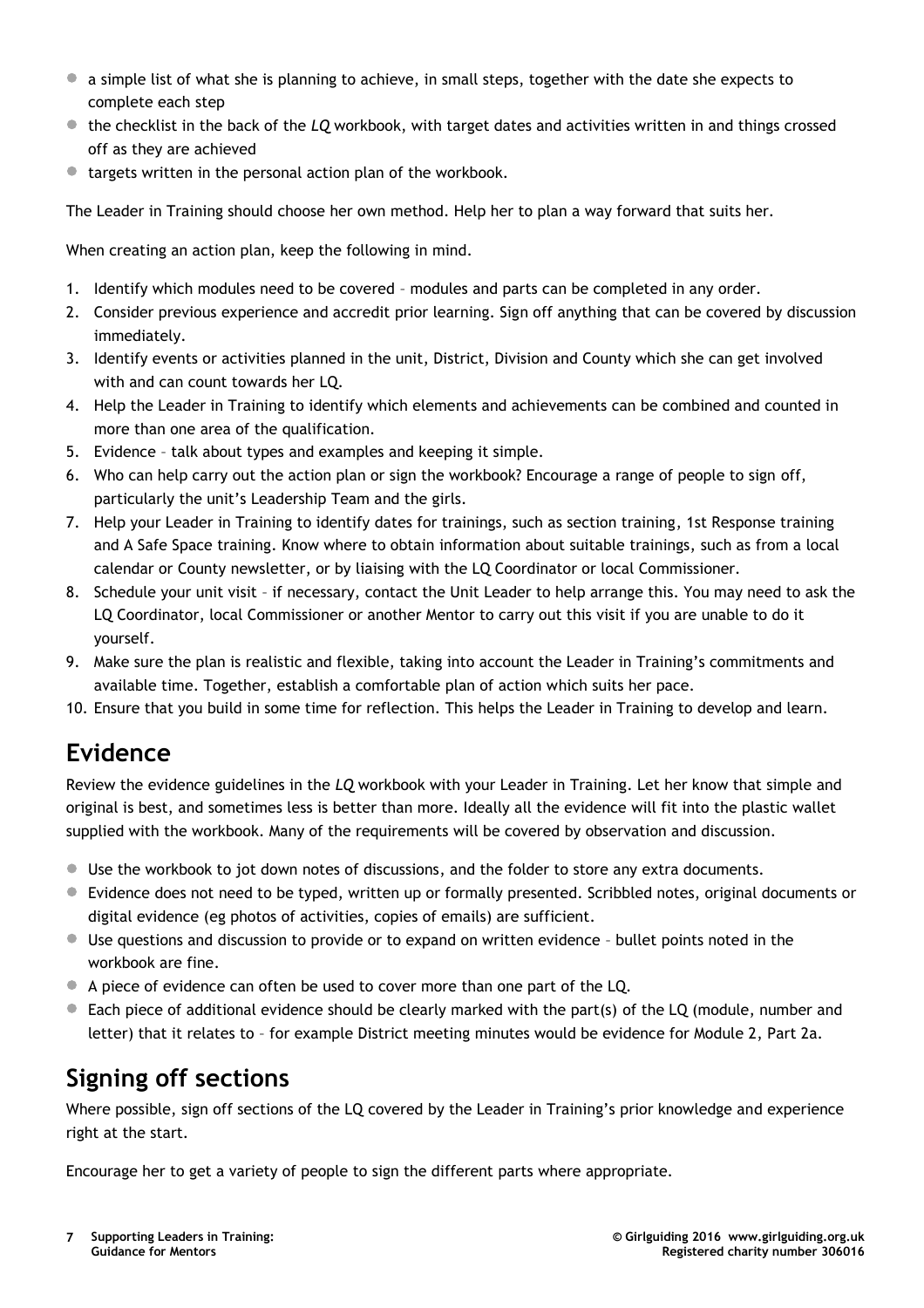Anyone who has worked with her, observed her or discussed it with her can sign to say she has completed a clause – the Unit Leader, her Commissioner, girls, parents, even Leaders she knows in other parts of the country.

As a Mentor, only you can sign off the completion of the modules (on page 39 of the workbook) and the Leadership Qualification itself.

### **Completion of the Leadership Qualification**

Check that all parts of the relevant modules are completed and then sign off the *LQ* workbook. Ensure that the Leader in Training has written her name, address, registration number and unit number on the workbook.

Next, send the *LQ* workbook and evidence to your LQ Coordinator and inform the Leader in Training's local Commissioner. The Leader in Training has now completed the qualification and the Commissioner or her representative will update her record on Go!.

The newly qualified Leader will then be presented with her Leadership Qualification certificate and badge at a suitable place and time.

# **Verification**

The Verifier's role is to ensure that a consistent standard of mentoring is maintained throughout the County. The Leader in Training's qualification is already gained regardless of the outcome of verification. The Verifier may contact you to give you some constructive feedback on your mentoring.

### **Support for Mentors**

Support is available from a range of sources. Remember, you don't need to have all the answers, just to know where to ask.

- 1. The *LQ* workbook contains useful information, such as safety checklists and a grid to record how the Five Essentials have been covered over a term.
- 2. Local guiding members, such as your Commissioner, Advisers, Administrator, other Leaders and Mentors, can all help.
- 3. Publications. Girlguiding has a range of publications that can support you. Many can be bought at your local volunteer shop or from **www.girlguidingshop.co.uk**, and others can be downloaded free from the members' area of **www.girlguiding.org.uk**.
- 4. Trainings/adult support sessions can be especially useful if you are mentoring out of your section.
- 5. County information sources, such as calendars, websites or newsletters, are helpful.

You may need to claim expenses from time to time in your role as Mentor. Check with your LQ Coordinator about expenses and how to claim.

#### *Online learning*

If you'd like to develop or brush up on your mentoring skills, try the fun and interactive Mentoring e-learning module at **www.girlguiding.org.uk** (search for 'building your skills').

## **Including all**

Girlguiding's qualifications for adults allow members to develop skills and experience in giving girls a great guiding experience. However, there may be times that these qualifications need to be adapted for members with additional needs. This is a requirement so that all members can be included within Girlguiding. Read our guidance on the Equality Act (2010) at **www.girlguiding.org.uk** (search for 'equality act') to learn more.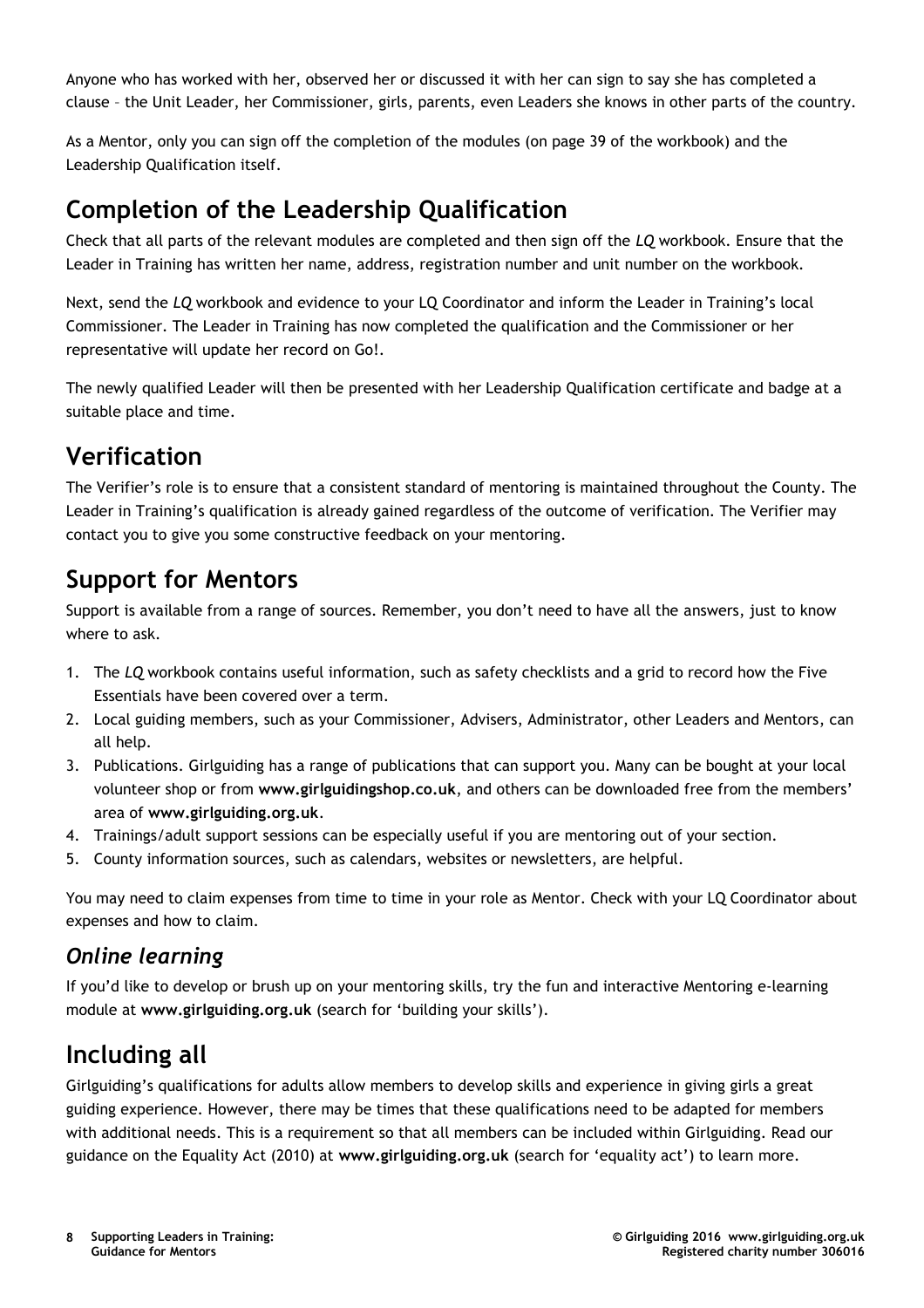To achieve a qualification, a member must show that they have the necessary skills. The outcomes of the qualification cannot change, but when necessary you can change the route that a member takes to achieve these skills. Always discuss any changes to the qualification with the member beforehand. They may not require, or want, any changes to be made. This is their decision.

### *Adapting qualifications*

To help adapt the route to achieving these skills, think SET qualifications:

- **<sup>S</sup>**kills
- **<sup>E</sup>**vidence
- **<sup>T</sup>**ime

**Skills** – What skills are required to achieve the qualification, and what are the core outcomes? These will be clear from the module descriptions in each qualification. Discuss these skills with the member and how they hope to work towards them. This is no different to the process that should be taken with all adult members working towards a Girlguiding qualification.

**Evidence** – How will the member record their achievements? Do these need to be in written form? They may wish to be more creative. Video and photo evidence could be used to demonstrate skills. If it is entirely necessary to provide written evidence, for example demonstrating the use of forms, someone else could act as scribe.

**Time** – Is there a time restriction to achieve the qualification? Does there need to be a time restriction? Could this be relaxed?

### **If there are issues**

It is important to help identify any issues early on, for the sake of both the Leader in Training and yourself.

There's a whole Girlguiding team behind you, so don't feel alone. If you have concerns about your Leader in Training's progress, please talk to her local Commissioner and/or the LQ Coordinator – they are there to support you.

The task of mentoring a Leader in Training through the LQ is a voluntary, two-way partnership. If for any reason your mentoring relationship is not working out, contact your LQ Coordinator.

# **What's next for you?**

Some members mentor several people through the Leadership Qualification, and are happy for this to be part of their long-term contribution to guiding. Others undertake the role just once as they are a good match with an individual Leader in Training in their area. If you would like to mentor more Leaders in Training, let the LQ Coordinator know. Alternatively, look up the 'Building your skills' section of **www.girlguiding.org.uk** (search for 'building your skills') for suggestions on lots of ways to develop your skills and support guiding.

# **Checklist – The mentoring process**

This overview is an example and may be adapted according to the needs of the Leader in Training.

**Note:** We use the word 'meeting' below, but this does not strictly imply face-to-face meetings. Working flexibly with your Leader in Training is important, so use different ways of keeping in touch. You could communicate just as effectively over the phone or a video call. Remember, the important thing is to discuss and agree together how and when to stay in touch.